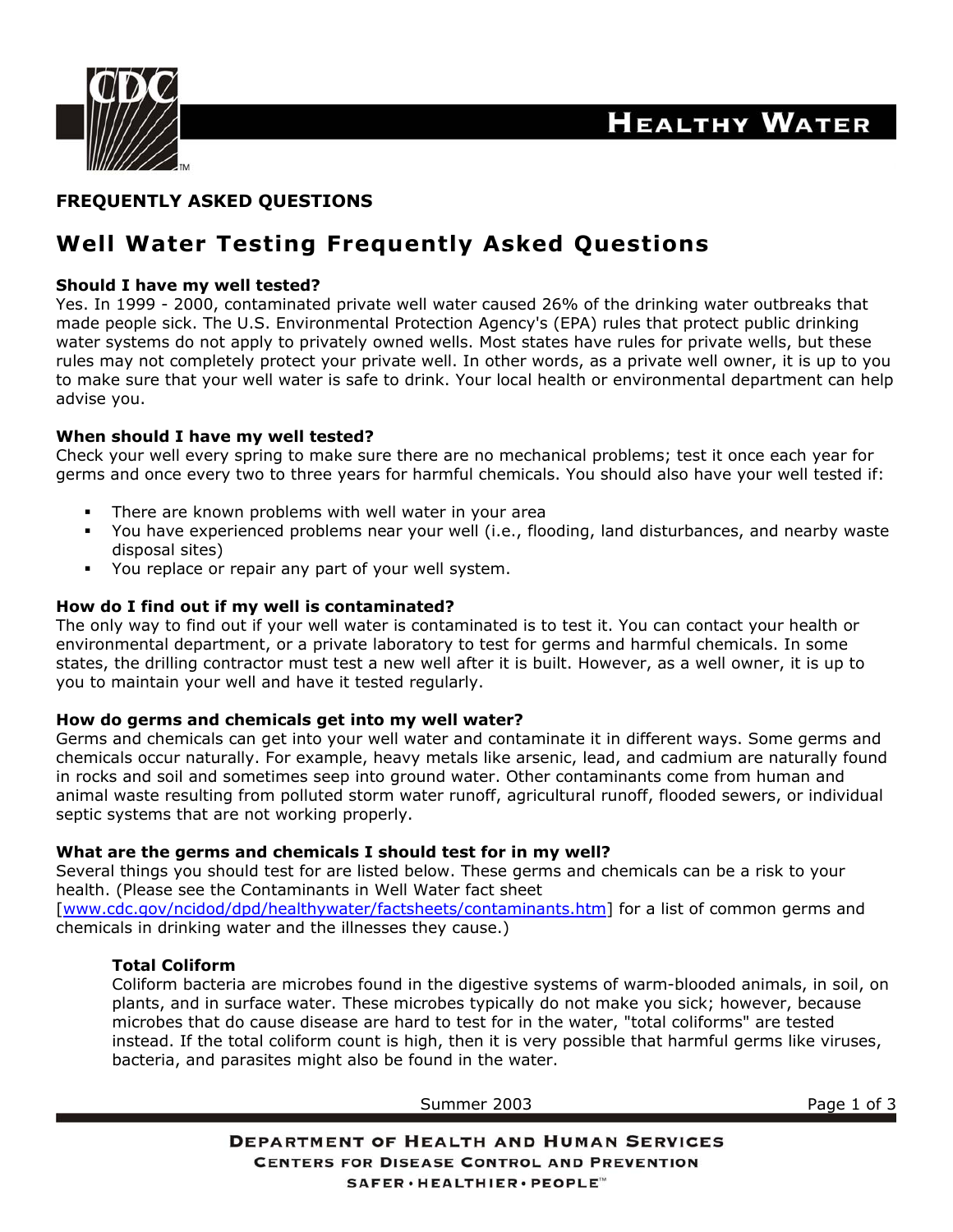## **Well Water Testing Frequently Asked Questions**

(continued from previous page)

# **Fecal Coliform /** *Escherichia coli* **(***E. coli***)**

Fecal coliform bacteria are a kind of total coliform. The feces (or stool) and digestive systems of humans and warm-blooded animals contain millions of fecal coliforms. *E. coli* is part of the fecal coliform group and may be tested for by itself. Fecal coliforms and *E. coli* are usually harmless. However, a positive test may mean that feces and harmful germs have found their way into your water system. These harmful germs can cause diarrhea, dysentery, and hepatitis. It is important not to confuse the test for the common and usually harmless *E. coli* with a test for the more dangerous *E. coli* O157:H7.

# **Nitrate**

Nitrate is naturally found in many types of food. However, high levels of nitrate in drinking water can make people sick. Nitrate in your well water can come from animal waste, private septic systems, wastewater, flooded sewers, polluted storm water runoff, fertilizers, agricultural runoff, and decaying plants. The presence of nitrate in well water also depends on the geology of the land around your well. A nitrate test is recommended for **all** wells. If the nitrate level in your water is higher than the EPA standards, you should look for other sources of water or ways to treat your water.

# **Volatile Organic Compounds (VOCs)**

VOCs are industrial and fuel-related chemicals that may cause bad health effects at certain levels. Which VOCs to test for depends on where you live. Contact your local health or environmental department, or the EPA to find out if any VOCs are a problem in your region. Some VOCs to ask about testing for are benzene, carbon tetrachloride, toluene, trichloroethelene, and methyl tertiary butyl ether (MTBE).

#### **pH**

The pH level tells you how acidic or basic your water is. The pH level of the water can change how your water looks and tastes. If the pH of your water is too low or too high, it could damage your pipes, cause heavy metals like lead to leak out of the pipes into the water, and eventually make you sick.

Other germs or harmful chemicals that you should test for will depend on where your well is located on your property, which state you live in, and whether you live in an urban or rural area. These tests could include testing for lead, arsenic, mercury, radium, atrazine, and other pesticides. You should check with your local health or environmental department, or the EPA to find out if any of these are a problem in your region.

Please remember that if your test results say that there are germs or chemicals in your water, you should contact your local health or environmental department for help and test your water more often.

#### **My well water has a funny smell or taste; should I worry about getting sick?**

A change in your water's taste, color, or smell is often not a health concern. However, a change could be a sign of serious contamination problems. Any time you notice a change in your water quality, you should have it tested.

#### **Where do I go to have my well water tested?**

State and local health or environmental departments often test for bacteria and nitrates. Health or environmental departments, or county governments should have a list of the state-certified (licensed) laboratories in your area that test for a variety of substances.

> Summer 2003 **Page 2 of 3 DEPARTMENT OF HEALTH AND HUMAN SERVICES CENTERS FOR DISEASE CONTROL AND PREVENTION**  $\texttt{SAFER} \cdot \texttt{HEALTHIER} \cdot \texttt{PEOPLE}^{\mathsf{m}}$